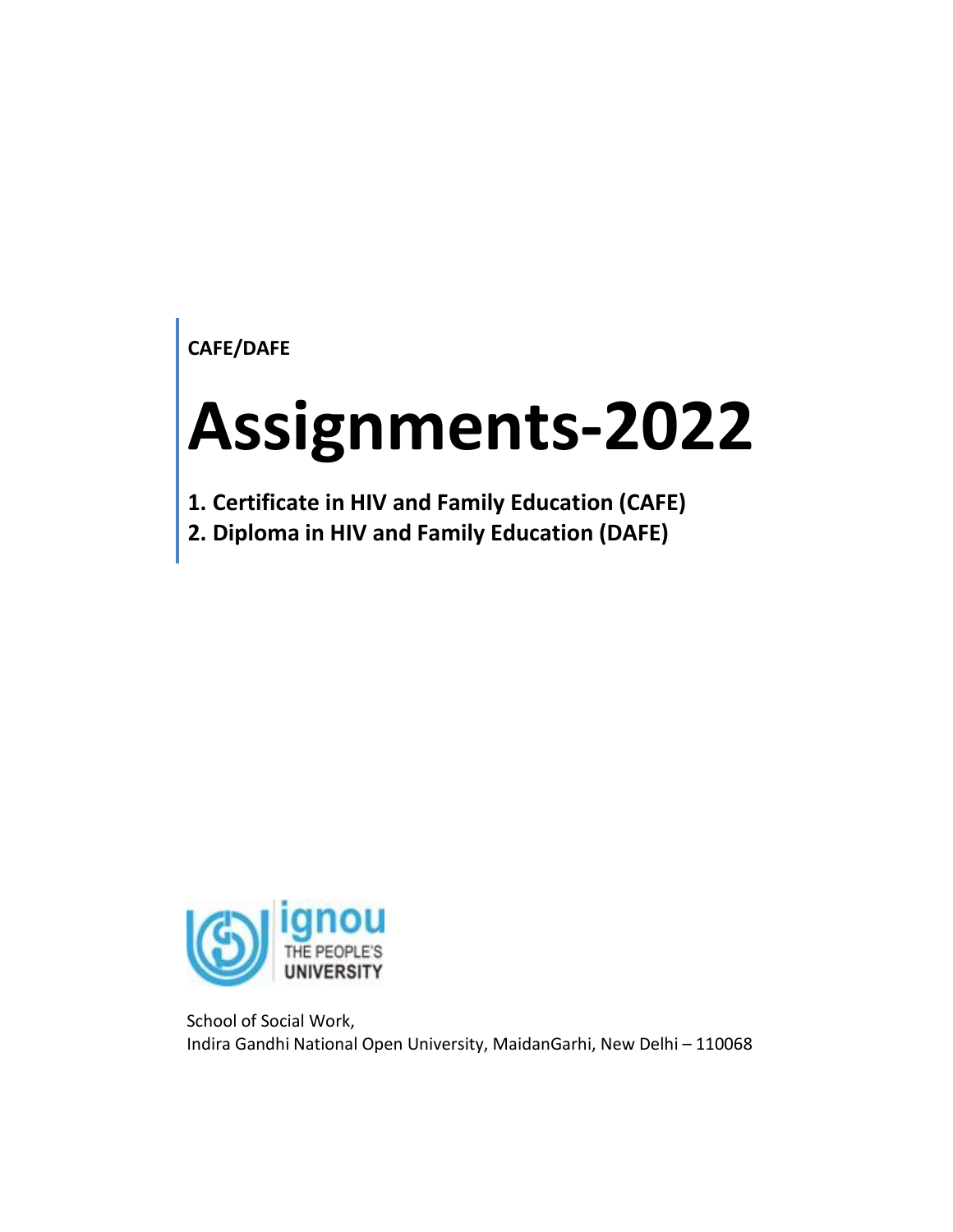# **Schedule for Assignments Submission: 2022**

Dear Learner,

We hope that you have gone through the Programme Guide for CAFE/DAFE carefully. We haveexplained there that it is important to complete the assignments within the stipulated time to become eligible to appear for the term-end examination of IGNOU. All the assignments of CAFE/DAFE are Tutor Marked Assignments (TMAs) and are part of the continuous evaluation process. The assignments for CAFE and DAFE will be the same for all courses. You will find thatseparate assignments have been provided to you for BFE–101, BFE–102, BFEE 101, BFEE 102, BFEE 103 and BFEE 104 (for students registered for January 2022 and July 2022).

**Before you write the assignments, read the instructions provided in the Programme Guide and go through the course materials carefully.** Please read the instructions pertaining to assignments before you start writing your answers. If you have any doubt or problems pertaining to the courses and assignments, contact the concerned academic counsellor at yourStudy Centre. You are requested to go through the course materials first and then prepare the assignment response following the instructions. Your responses should not be a verbatim reproduction of the textual materials/blocks provided for selflearning purposes. **Assignments are to be hand written and duly signed.** Please submit your assignment responses at the StudyCentre allotted to you before the due date as mentioned and obtain a receipt for the same.

### **You are expected to keep a copy each for any future reference/use.**

Visi[t www.ignou.ac.in](http://www.ignou.ac.in/) regularly for updates related to assignment submission.

Wish you all the best to complete the assignments within the above given time frame.

Dr. G. Mahesh Programme Coordinator Email[:gmahesh@ignou.ac.in](mailto:gmahesh@ignou.ac.in) Ph: 011- 29571694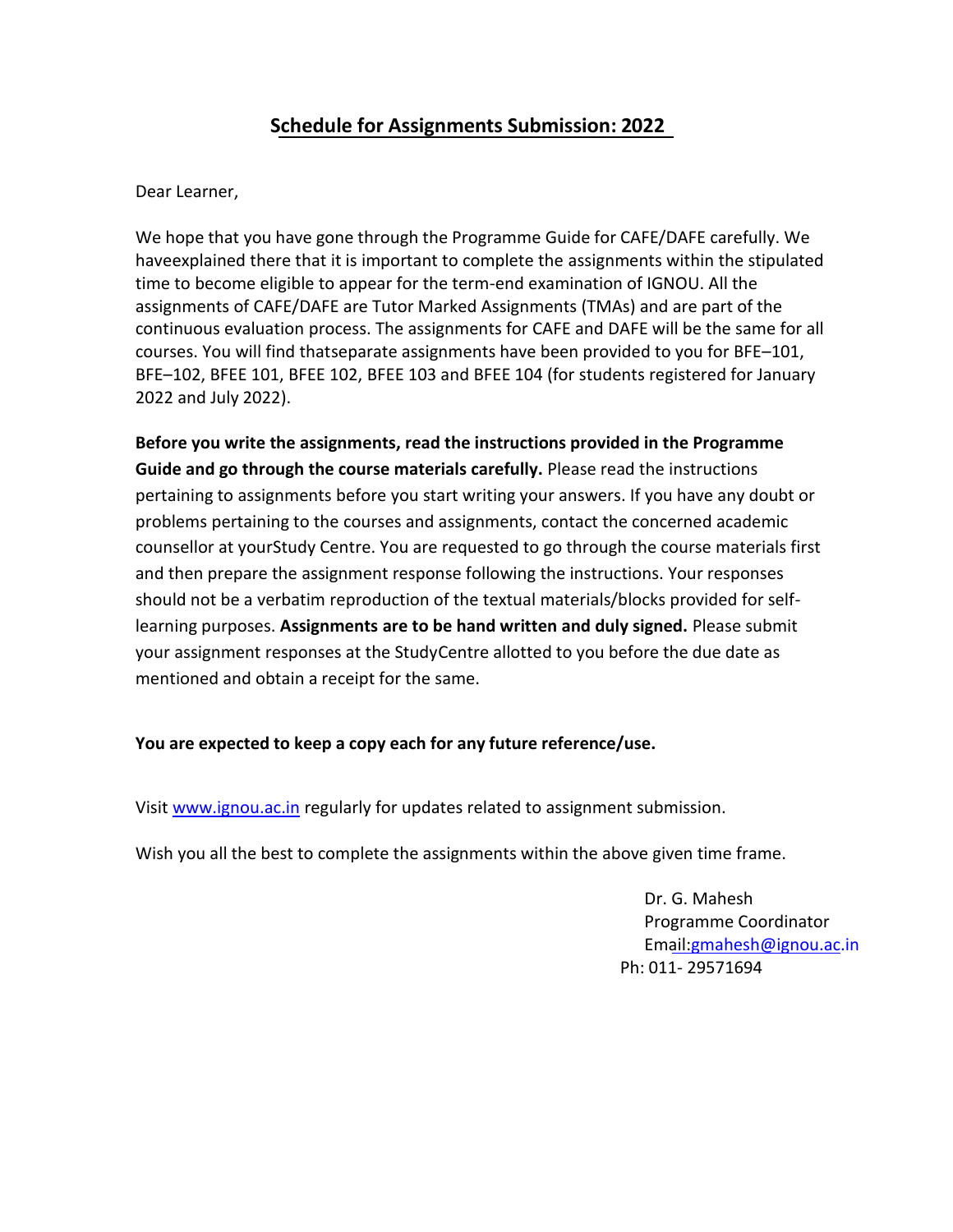# **BASICS OF HIV/AIDS (BFE-101)**

# **Course Code: BFE-101**

# **Maximum Marks: 100**

| 1 | Answer any two of the following questions in about 500 words each.                                                                |          |
|---|-----------------------------------------------------------------------------------------------------------------------------------|----------|
|   | Describe the health care revolution in curbing the public health issue.<br>i)                                                     | 20       |
|   | Explain briefly the different perspectives of public health.<br>ii)                                                               | 20       |
|   | iii) Analyse the ethical issues involved with mother to child transmission.<br>iv) Discuss the theories of the origin of HIV/AIDS | 20<br>20 |
|   | Explain the different stages in the development of HIV infection.<br>V)                                                           | 20       |
| 2 | Answer any three of the following questions in about 250 words.<br>Discuss the changing concepts of health.<br>i)                 | 10       |
|   | ii) Explain the different health indicators that reflect the health status of India.                                              | 10       |
|   | iii) How HIV is transmitted through blood and blood products? Briefly explain.                                                    | 10       |
|   | iv) Discuss different types of HIV testing and strategies as a common practice.                                                   | 10       |
|   | v) Describe how modification of the individual's behavior can prevent the<br>spread of HIV/AIDS.                                  | 10       |
| 3 | Write short notes on any five of the following question in about 150 words each.                                                  |          |
|   | i) HIV/AIDS and human rights                                                                                                      | 6        |
|   | ii) Confidentiality                                                                                                               | 6        |
|   | iii) Difference between HIV and AIDS                                                                                              | 6        |
|   | iv) High risk population                                                                                                          | 6        |
|   | v) Window period                                                                                                                  | 6        |
|   | vi) Living positively with HIV/AIDS                                                                                               | 6        |
|   | vii) Home care                                                                                                                    | 6        |
|   | viii) Life skills education                                                                                                       | 6        |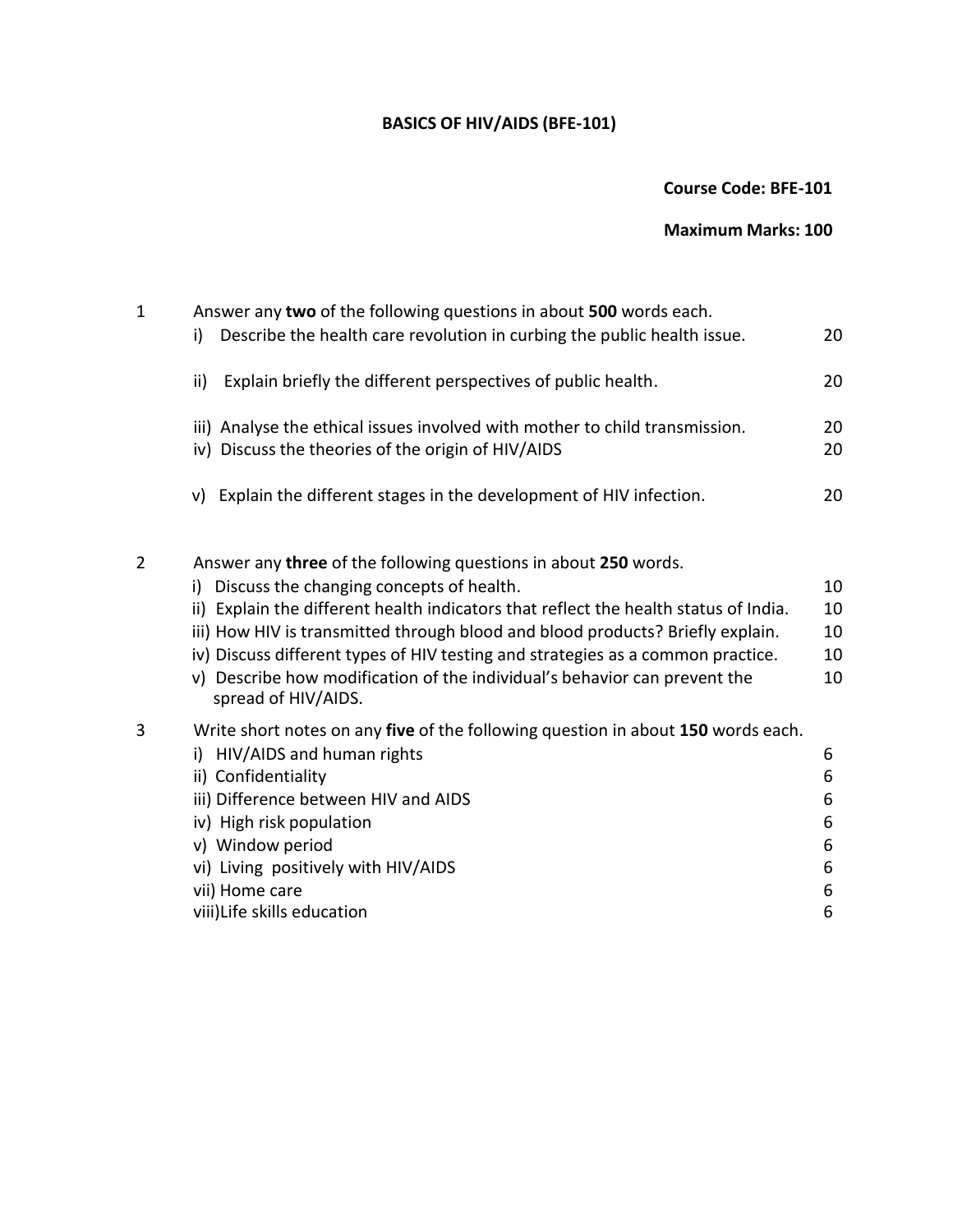# **BASICS OF FAMILY EDUCATION (BFE-102)**

# **Course Code: BFE-102**

# **Maximum Marks: 100**

| $\mathbf 1$    | Answer any two of the following questions in about 500 words each.                          |    |
|----------------|---------------------------------------------------------------------------------------------|----|
|                | Analyse the relationship between the value system and family life education.<br>i)          | 20 |
|                | ii) Discuss the conceptual framework of sexual health education.                            | 20 |
|                | iii) Compare and contrast the structure and functioning of the male and female              |    |
|                | reproductive systems.                                                                       | 20 |
|                | iv) Describe some of the concerns of adolescents.                                           | 20 |
|                | v) Analyse the challenges faced by the youth in the present context.                        | 20 |
| $\overline{2}$ | Answer any three of the following questions in about 250 words.                             |    |
|                | Discuss the conditions influencing adjustment to postnatal life.<br>i)                      | 10 |
|                | ii) Describe the role of mass media in imparting sexual health education.                   | 10 |
|                | iii) Explain the factors influencing the personality.                                       | 10 |
|                | iv) What are some of the common problems associated with the process of<br>ageing? Explain. | 10 |
|                | v) Discuss the importance and advantages of family life education.                          | 10 |
| 3              | Write short notes on any five of the following question in about 150 words each.            |    |
|                | i) Puberty Growth Spurt                                                                     | 6  |
|                | ii) Skills acquired in Childhood                                                            | 6  |
|                | iii) Role of parents in family life education                                               | 6  |
|                | iv) Objectives of sexual health education                                                   | 6  |
|                | v) Norm setting                                                                             | 6  |
|                | vi) Kinds of birth                                                                          | 6  |
|                | vii) Gender roles                                                                           | 6  |
|                | viii)Family and social work values                                                          | 6  |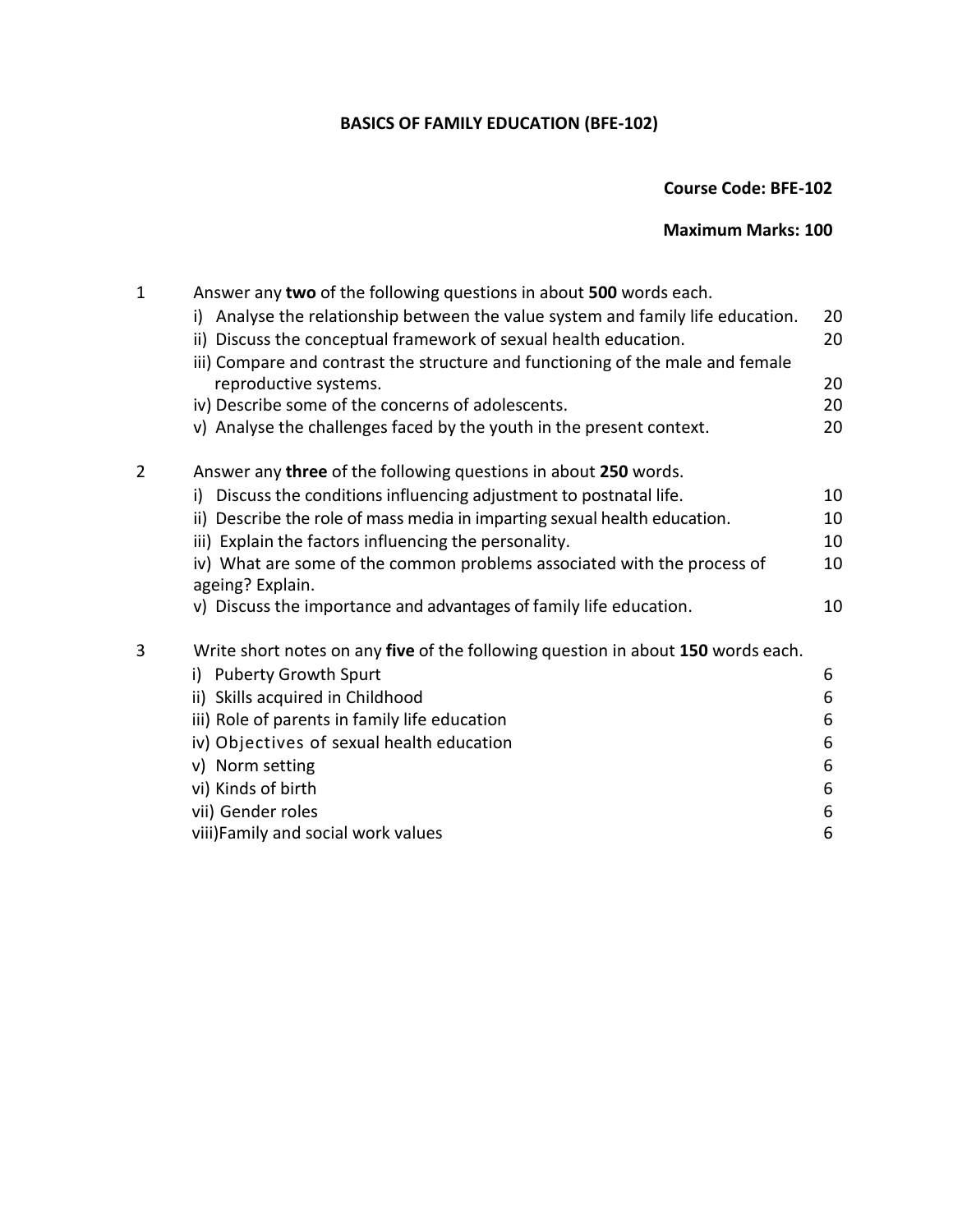#### **ELECTIVE ON HIV /AIDS (BFEE-101)**

#### **Course Code: BFEE-101**

#### **Maximum Marks: 100**

- 1. Answer any **two** of the following questions in about **500** words each.
	- i. Discuss some of the efforts made through legal provisions to address issues pertaining to HIV/AIDS across the globe. 20
	- ii. Define high risk group or vulnerable group. Explain some of the preventive strategies of HIV/AIDS among high risk group. 20
	- iii. Elaborate the prevention strategies to prevent HIV infection from pregnant mother to her child. 20
	- iv. Describe the rights of PLHIVs and how they are useful to prevent the spread of HIV infection? 20
	- v. Explain the socio-cultural factors that place a woman at risk of acquiring HIV infection. 20
- 2. Answer any **three** of the following questions in about **250** words each.

| i. What are the needs for care of the terminally ill clients? Explain.            | 10                              |
|-----------------------------------------------------------------------------------|---------------------------------|
| Explain how the spread of HIV and substance abuse is linked with sexual<br>ii.    | 10                              |
| iii. What are the major guidelines, which can assist in avoiding some of the      | 10                              |
| mistakes of the past in an HIV/AIDS education campaign?                           |                                 |
| Enlist the strategies for the implementation of an AIDS control programme.<br>iv. | 10                              |
|                                                                                   | activities and injecting drugs. |

v. Explain the psycho-social impacts of HIV/AIDS. The state of the state of the state of the state of the state of the state of the state of the state of the state of the state of the state of the state of the state of the

#### 3. Write short note on any **five** of the following in about **150** words of each.

| i. Palliative care and traditional palliative care | 6 |
|----------------------------------------------------|---|
| ii. Different modes of HIV transmission            | 6 |
| iii. HIV infection among Children                  | 6 |
| iv. HIV law enacted in Europe during 1980s         | 6 |
| v. STIs and STDs                                   | 6 |
| vi. Human Rights                                   | 6 |
| vii. Community concerns on HIV/AIDS                | 6 |
| viii. HIV Education                                | 6 |
|                                                    |   |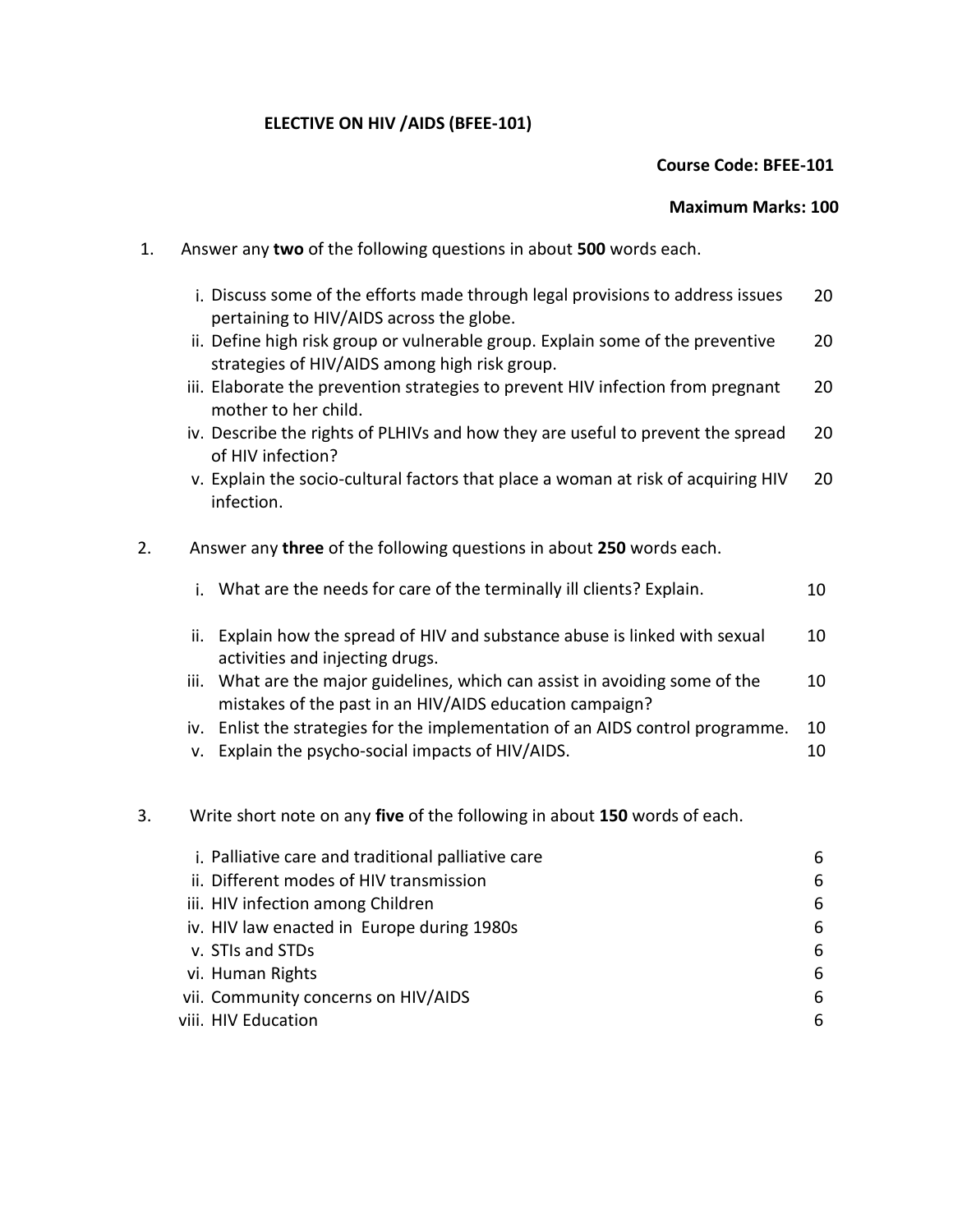# **ELECTIVE ON FAMILY EDUCATION (BFEE-102)**

|   |                                | <b>Course Code: BFEE-102</b>                                                                                                                                                                      |                       |
|---|--------------------------------|---------------------------------------------------------------------------------------------------------------------------------------------------------------------------------------------------|-----------------------|
|   |                                | <b>Maximum Marks:100</b>                                                                                                                                                                          |                       |
| 1 | i)                             | Answer any two of the following questions in about 500 words each.<br>Describe the concept of marriage and explain the different aspects of<br>marriage.                                          | 20                    |
|   | ii)                            | Explain the types of family pattern with suitable examples.                                                                                                                                       | 20                    |
|   | iii)<br>iv)<br>v)              | Discuss the changing patterns of value system in human life and<br>factors influencing them.<br>Explain the family dynamics with suitable examples.<br>Describe the different causes for divorce. | 20<br>20<br>20        |
| 2 | i)                             | Answer any three of the following questions in about 250 words.<br>Explain the different criteria for choosing life partner.                                                                      | 10                    |
|   | ii)<br>iii)                    | Describe on different forms of marriage.<br>Explain Duvall's family life cycle.                                                                                                                   | 10<br>10              |
|   | iv)<br>v)                      | Discuss different causes for migration.<br>Analyse the impact of domestic violence in the family.                                                                                                 | 10                    |
| 3 |                                | Write short notes on any five of the following question in about 150 words each.                                                                                                                  | 10                    |
|   | i)<br>ii)<br>iii)<br>iv)<br>v) | Gender roles<br>National population policy 2000<br>Categories of domestic violence<br>Human rights in the family<br>Parenting                                                                     | 6<br>6<br>6<br>6<br>6 |
|   | vi)<br>vii)<br>viii)           | Medical Termination of Pregnancy Act, 1971<br>The Hindu Marriage Act, 1955<br>Describe the pros and cons of abortion                                                                              | 6<br>6<br>6           |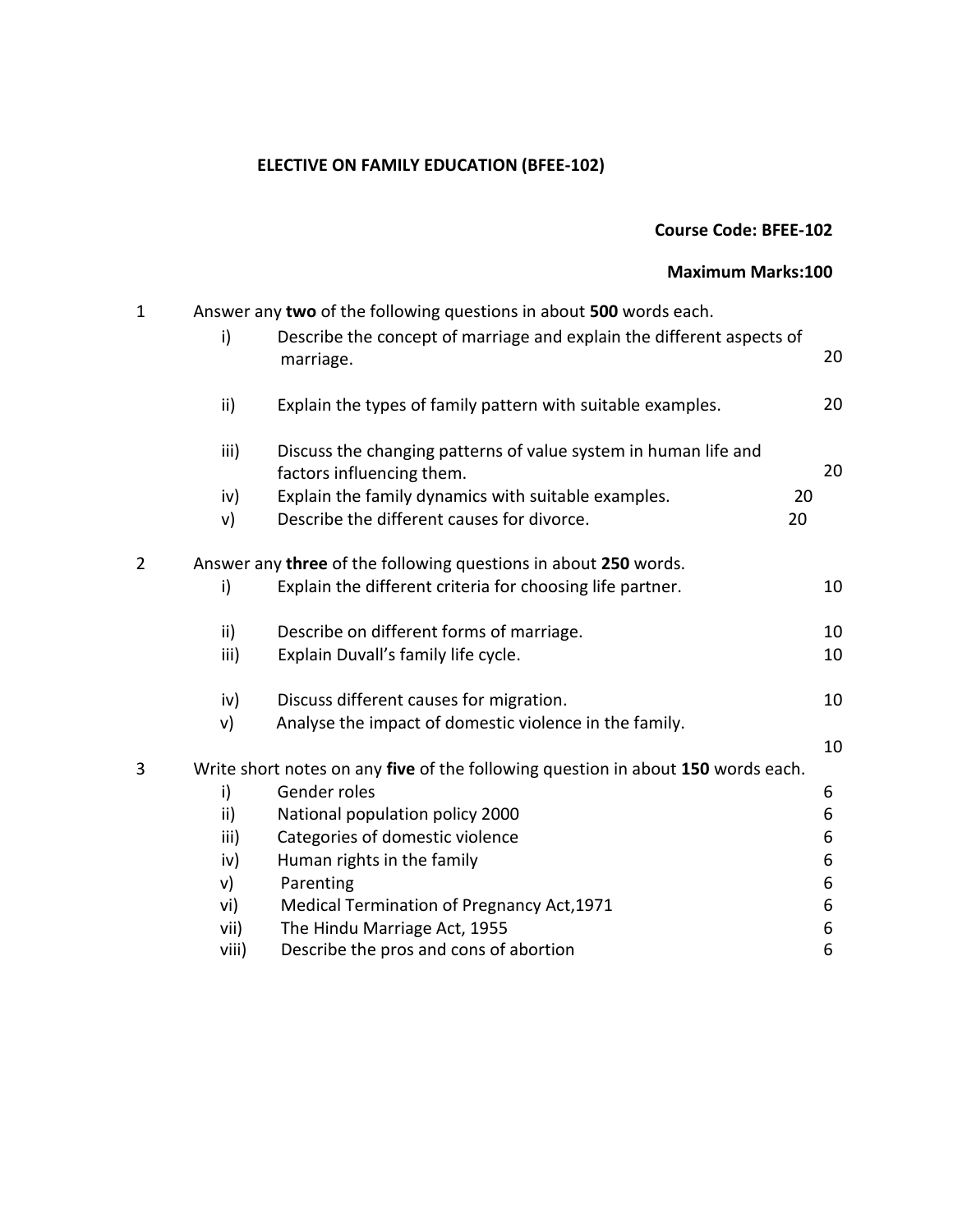# **ALCOHOL, DRUGS AND HIV (BFEE-103)**

# **Course Code: BFEE-103**

## **Maximum Marks: 100**

| $\mathbf 1$    | Answer any two of the following questions in about 500 words each.                      |          |  |
|----------------|-----------------------------------------------------------------------------------------|----------|--|
|                | i. Discuss the relationship between substance abuse and HIV/AIDS.                       | 20       |  |
|                | ii. Describe different kinds of commonly abused drugs.                                  | 20       |  |
|                | iii. Elaborate 'drug abuse as a social problem'.                                        | 20       |  |
|                | iv. Explain addiction as a dependence syndrome.                                         | 20       |  |
|                | v. Describe school level drug prevention programmes.                                    | 20       |  |
| $\overline{2}$ | Answer any three of the following questions in about 250 words.                         |          |  |
|                | i. Describe the history of substance abuse in India.                                    | 10       |  |
|                | ii. Why do people abuse drugs? Substantiate with suitable examples.                     | 10       |  |
|                | iii. How does alcohol and drug abuse impact on health and behavior of an<br>individual? | 10<br>10 |  |
|                | iv. Discuss the economic consequences of addiction.                                     |          |  |
|                | v. Explain the Narcotic Drugs and Psychotropic Substances (Amendment) Act,<br>2014.     | 10       |  |
|                |                                                                                         |          |  |
| 3              | Write short notes on any five of the following question in about 150 words each.        |          |  |

| i. Drug trafficking                              | 6 |
|--------------------------------------------------|---|
| ii. Prevalence of drug abuse among the prisoners | 6 |
| iii. Cultural Theory                             | 6 |
| iv. Community response to addiction              | 6 |
| v. Substance abuse and crime                     | 6 |
| vi. Counselling                                  | 6 |
| vii. Substance abuse: the need for intervention. | 6 |
| viii. The rationale behind demand reduction      | 6 |
|                                                  |   |